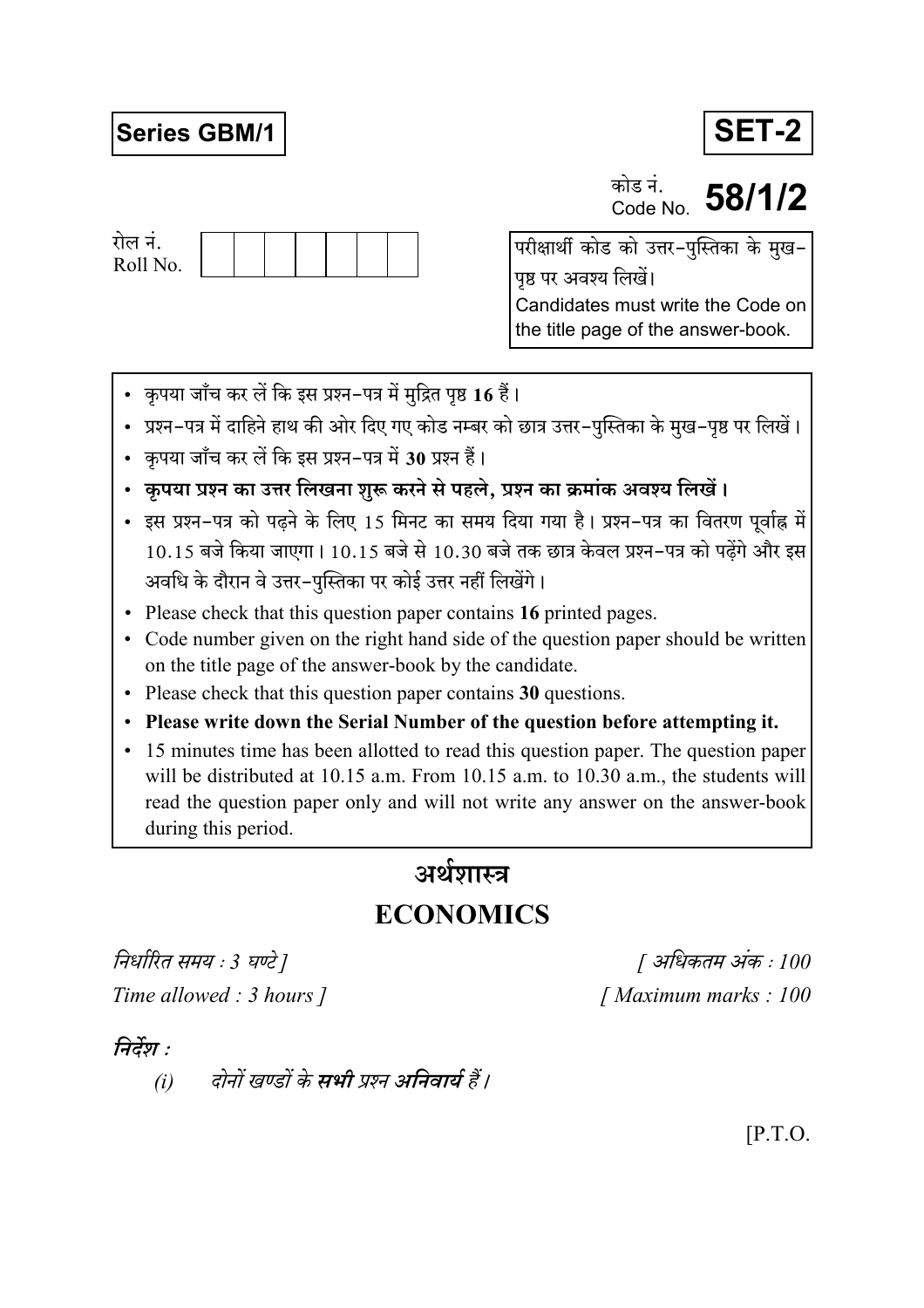- प्रत्येक प्रश्न के सामने उनके अंक दर्शाए गये हैं।  $(ii)$
- प्रश्न संख्या 1-5 और 16-20 अति लघु उत्तरीय प्रश्न हैं, प्रत्येक प्रश्न 1  $(iii)$ अंक का है। सभी प्रश्नों के उत्तर **एक वाक्य** में देना है।
- प्रश्न संख्या 6−8 और 21−23 लघु उत्तरीय प्रश्न हैं, प्रत्येक प्रश्न 3 अंक का  $(iv)$ हैं। सभी प्रश्नों के उत्तर सामान्यतः 60 शब्दों से अधिक न हों।
- प्रश्न संख्या 9–11 और 24–26 यह भी लघु उत्तरीय प्रश्न हैं. प्रत्येक प्रश्न के  $(v)$ 4 अंक हैं। सभी प्रश्नों के उत्तर सामान्यतः 70 शब्दों से अधिक न हों।
- प्रश्न संख्या 12–15 और 27–30 दीर्घ उत्तरीय प्रश्न हैं. प्रत्येक प्रश्न के 6  $(vi)$ अंक हैं। सभी प्रश्नों के उत्तर सामान्यतः 100 शब्दों से अधिक न हों।
- उपरोक्त प्रश्नों के उत्तर संक्षिप्त एवं सही होने चाहिए तथा यथासंभव  $(vii)$ निर्देशानुसार शब्द सीमा के भीतर उत्तर दिया जाना चाहिए।

### **Instructions:**

- $(i)$ All questions in both the sections are compulsory.
- Marks for questions are indicated against each question.  $(ii)$
- $(iii)$ Question No.  $1 - 5$  and  $16 - 20$  are very short answer questions carrying 1 mark each. They are required to be answered in one sentence.
- $(iv)$ Question No.  $6 - 8$  and  $21 - 23$  are short answer questions carrying 3 marks each. Answers to them should not normally exceed 60 words each.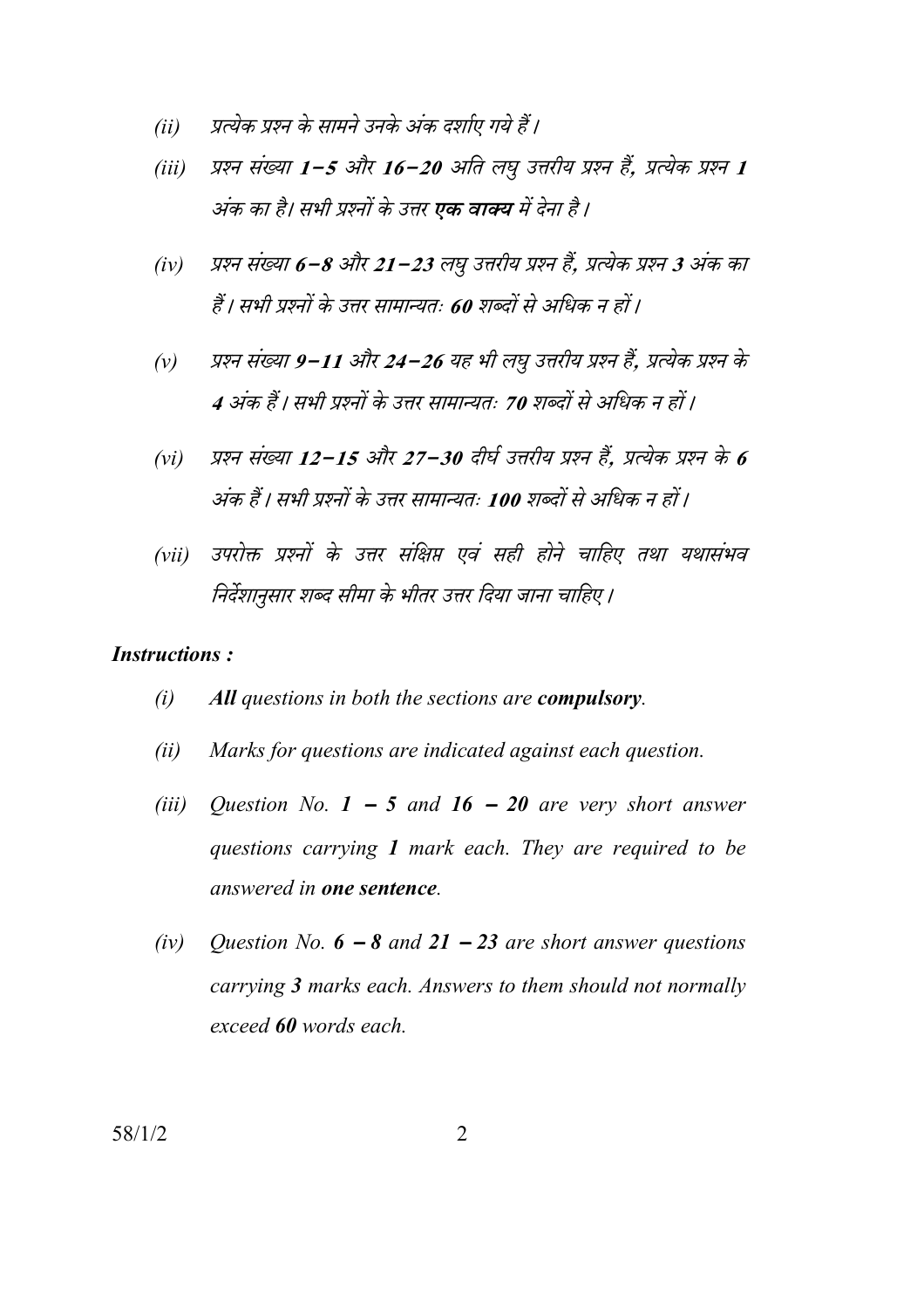- Question No.  $9 11$  and  $24 26$  are also short answer  $(v)$ questions carrying 4 marks each. Answers to them should not normally exceed 70 words each.
- Question No.  $12 15$  and  $27 30$  are long answer questions  $(vi)$ carrying 6 marks each. Answers to them should not normally exceed 100 words each.
- (vii) Answers should be brief and to the point and the above word limit be adhered to as far as possible.

# खण्ड - अ **Section - A**

बाजार माँग की परिभाषा दीजिए।  $\mathbf{1}$ .

Define market demand

- औसत संप्राप्ति (आगम) और कीमत सदा बराबर होते हैं : (सही विकल्प चुनिए)  $2.$ 
	- (अ) केवल पूर्ण प्रतियोगिता के अन्तर्गत
	- (ब) केवल एकाधिकारात्मक प्रतियोगिता के अन्तर्गत
	- (स) केवल एकाधिकार के अन्तर्गत
	- (द) सभी प्रकार के बाज़ार में

Average revenue and price are always equal under : (choose the correct alternative)

- (a) perfect competition only
- (b) monopolistic competition only
- (c) monopoly only
- (d) all market forms

 $\mathbf{1}$ 

 $\mathbf{1}$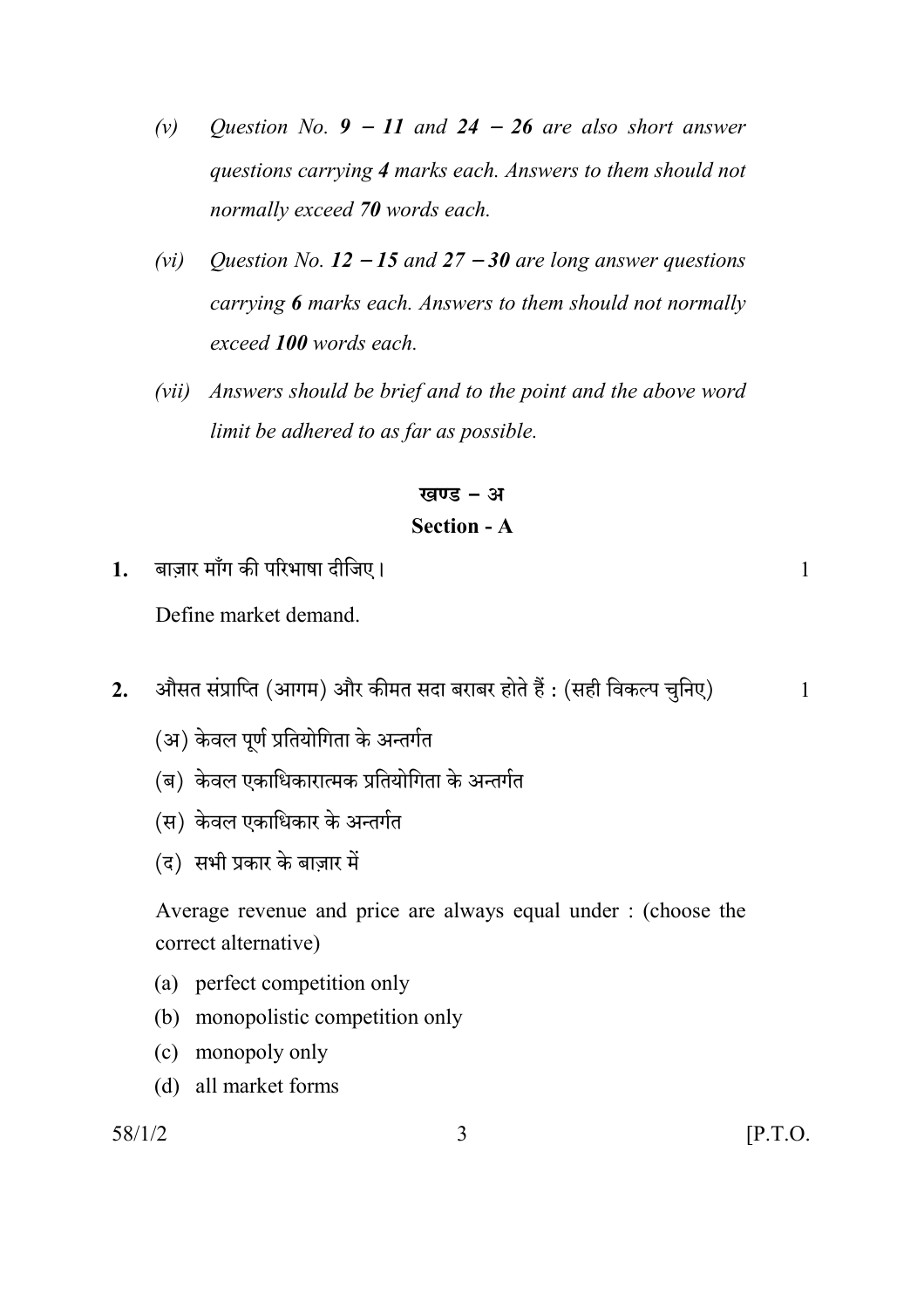- अल्पाधिकार की कोई एक विशेषता बताइए।  $3.$ State any one feature of oligopoly.
- व्यय विधि द्वारा मापे जाने पर एक वस्तु की माँग बेलोचदार है। इसकी कीमत घटने  $\overline{4}$ . पर: (सही विकल्प चुनिए)
	- (अ) इस पर किए गए व्यय में कोई परिवर्तन नहीं होगा।
	- (ब) इस पर किया गया व्यय बढेगा।
	- (स) इस पर किया गया व्यय घटेगा।
	- (द) उपरोक्त में से कोई भी।

The demand of a commodity when measured through the expenditure approach is inelastic. A fall in its price will result in : (choose the correct alternative)

- (a) no change in expenditure on it.
- (b) increase in expenditure on it.
- (c) decrease in expenditure on it.
- (d) any one of the above.
- जैसे-जैसे एक नीचे की ओर ढलवाँ सीधी रेखा माँग वक्र पर हम बाएँ से दाएँ चलते  $\overline{5}$ . हैं, माँग की कीमत लोच : (सही विकल्प चुनिए)

 $\overline{4}$ 

- (अ) स्थिर रहती है
- (ब) गिरती जाती है
- (स) बढती जाती है
- (द) शुरू में गिरती है. फिर बढती है

 $58/1/2$ 

 $\mathbf{1}$ 

 $\mathbf{1}$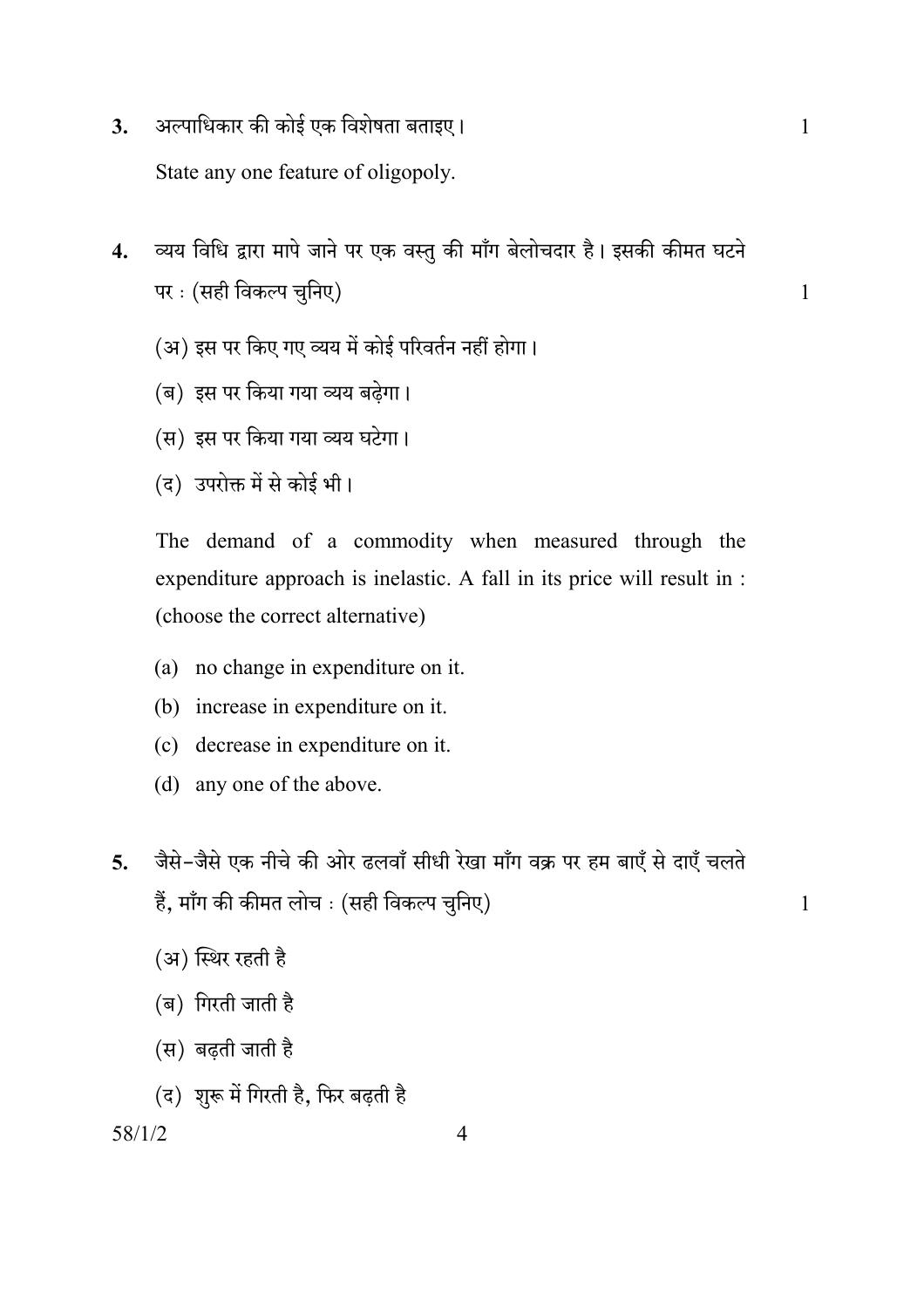As we move along a downward sloping straight line demand curve from left to right, price elasticity of demand : (choose the correct alternative)

- (a) remains unchanged
- (b) goes on falling
- (c) goes on rising
- (d) falls initially then rises
- 'क्या उत्पादन करें' की समस्या की व्याख्या कीजिए। 6. Explain the problem of 'what to produce.'
- उपयोगिता विश्लेषण की सहायता से दिखाइए कि एक वस्तु की माँग और उसकी  $7<sup>1</sup>$ कीमत में विपरीत सम्बन्ध होता है। समझाइए।

#### अथवा

अनधिमान वक्र का ढलान ऋणात्मक क्यों होता है ? समझाइए।

Show that demand of a commodity is inversely related to its price. Explain with the help of utility analysis.

## $Or$

Why is an indifference curve negatively sloped ? Explain.

उत्पादन संभावना सीमा (वक्र) के अर्थ और विशेषताएँ बताइए। 8. State the meaning and properties of production possibilities frontier

5

 $[$ P.T.O.

 $\overline{3}$ 

 $\overline{3}$ 

 $\overline{3}$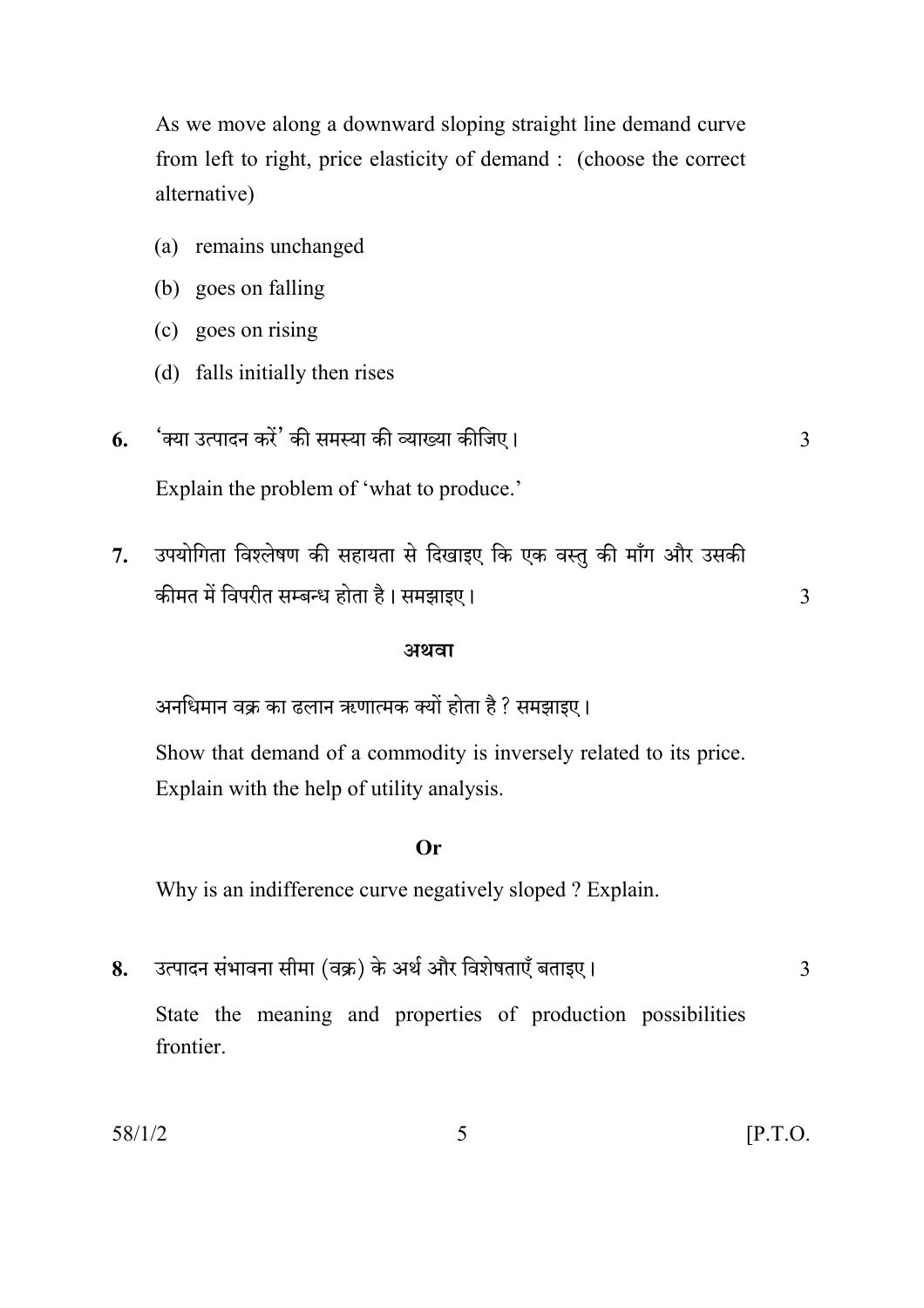एक उपभोक्ता केवल दो वस्तुओं का उपभोग करता है। उपयोगिता विश्लेषण प्रयोग 9. कर उपभोक्ता संतुलन की शर्तें समझाइए।

 $\overline{4}$ 

 $\overline{4}$ 

 $\overline{4}$ 

A consumer consumes only two goods. Explain the conditions of consumer's equilibrium using utility analysis.

10. एकाधिकारात्मक प्रतियोगिता की 'फर्मों के निर्बाध प्रवेश और बहिर्गमन' विशेषता के परिणामों की व्याख्या कीजिए।

Explain the 'free entry and exit of firms' feature of monopolistic competition.

11. कुल उत्पाद के आधार पर परिवर्ती अनुपातों के नियम के विभिन्न चरण बताइए। रेखाचित्र का प्रयोग कीजिए।

#### अथवा

पूर्ति की कीमत लोच मापन की ज्यामितिक विधि समझाइए। रेखाचित्र का प्रयोग कीजिए।

State different phases of the law of variable proportions on the basis of total product. Use diagram.

### $Or$

Explain the geometric method of measuring price elasticity of supply. Use diagram.

# दृष्टिहीन परीक्षार्थियों के लिए प्रश्न संख्या 11 के स्थान पर :

परिवर्ती अनुपातों के नियम के विभिन्न चरण एक तालिका की सहायता से बताइए।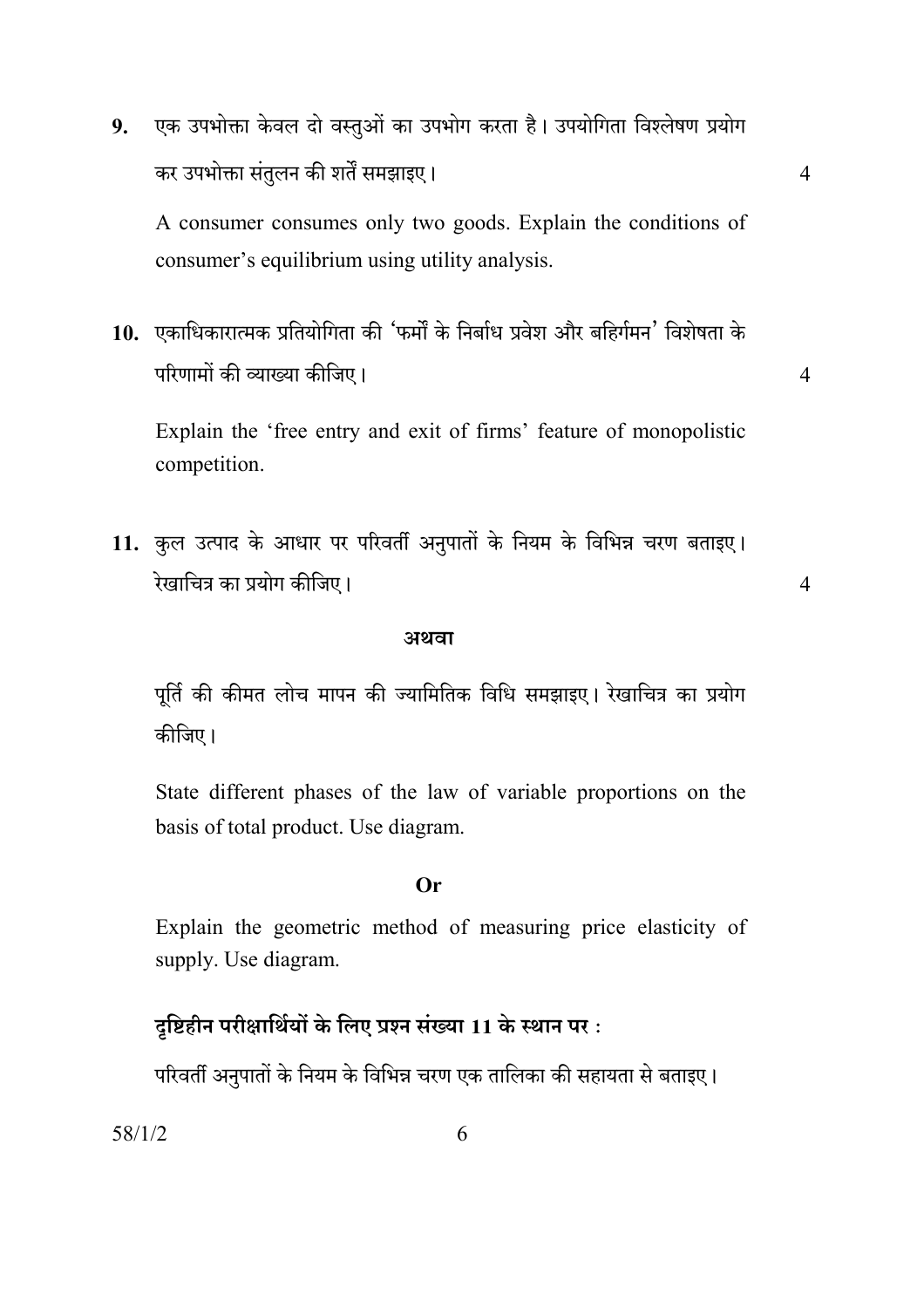## अथवा

'पूर्ति में परिवर्तन' और 'पूर्ति की मात्रा में परिवर्तन' के बीच अंतर समझाइए।

# For blind candidates in lieu of Q. No. 11.

State different phases of the law of variable proportions with the help of a schedule.

# **Or**

Explain the distinction between 'change in supply' and 'change in quantity supplied.'

12. एक फर्म के उत्पाद की लागत तालिका नीचे दी गयी है। उत्पादन के सभी स्तरों पर उत्पाद की प्रति इकाई बाजार कीमत 12 रु. है। सीमांत लागत और सीमांत सम्प्राप्ति (आगम) विधि से संतुलन उत्पादन का स्तर ज्ञात कीजिए। अपने उत्तर के कारण दीजिए:

| उत्पादन (इकाई) |  |    |      |  |
|----------------|--|----|------|--|
| औसत लागत (रु.) |  | 10 | 10.4 |  |

Given below is the cost schedule of a product produced by a firm. The market price per unit of the product at all levels of output is Rs. 12. Using marginal cost and marginal revenue approach, find out the level of equalibrium output. Give reasons for your answer:

| Output (Units)     |  |    |      |  |
|--------------------|--|----|------|--|
| Average Cost (Rs.) |  | 10 | 10.4 |  |

 $\overline{7}$ 

 $58/1/2$ 

 $[$ P.T.O.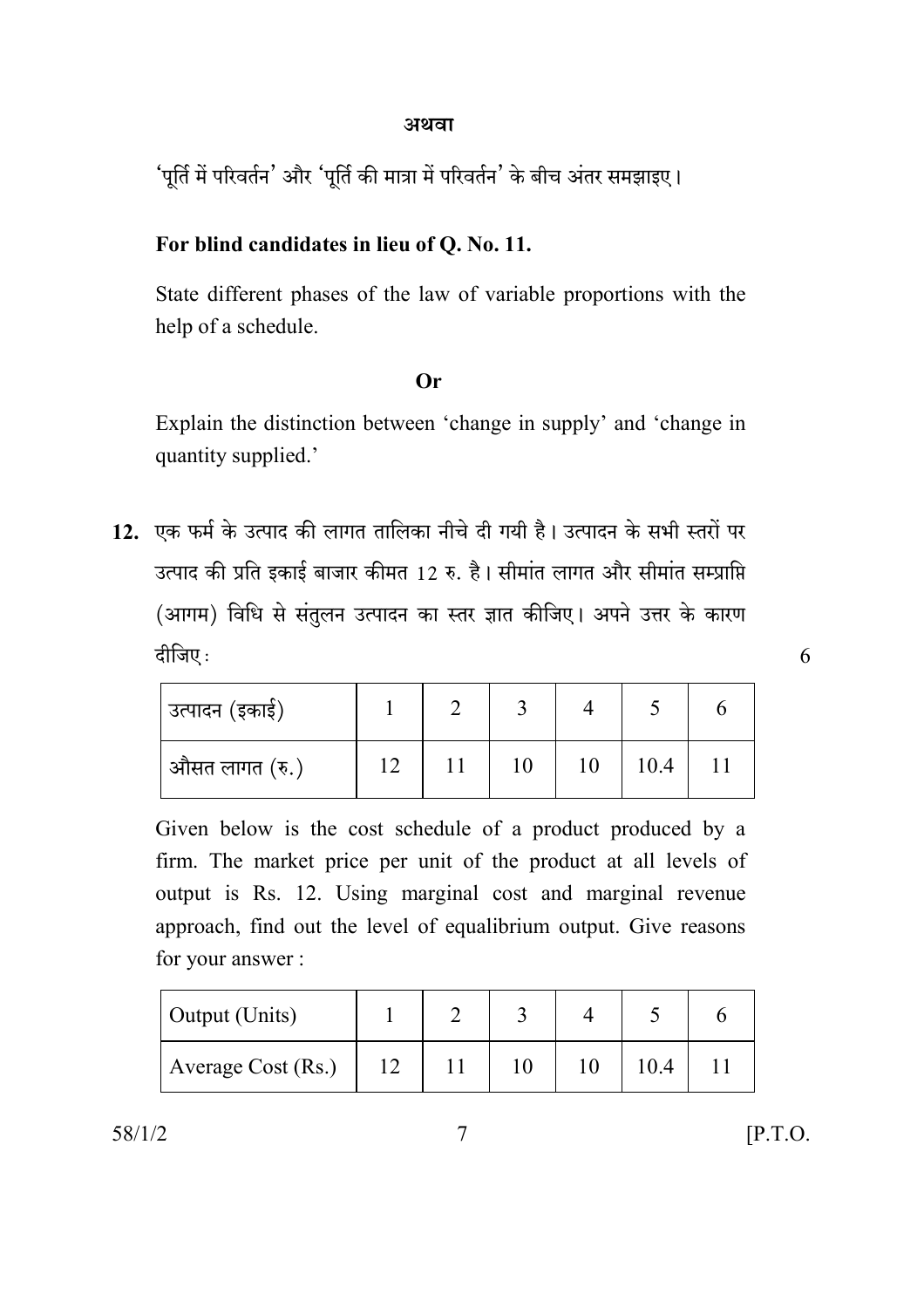13. वस्तु X की कीमत जब 10 प्रतिशत घटती है तो इसकी माँग 150 इकाई से बढकर 180 इकाई हो जाती है। इसकी माँग की कीमत लोच का परिकलन कीजिए। इसकी कीमत कितने प्रतिशत घटे कि इसकी माँग 150 इकाई से 210 इकाई हो जाए ?

When price of a commodity X falls by 10 per cent, its demand rises from 150 units to 180 units. Calculate its price elasticity of demand. How much should be the percentage fall in its price so that its demand rises from 150 to 210 units?

14. X और Y पूरक वस्तुएँ हैं। Y की कीमत घट जाती है। इस परिवर्तन के कारण X के बाजार में होने वाले प्रभावों की शृंखला की व्याख्या कीजिए।

#### अथवा

एक वस्तु के माँग आधिक्य थी उसकी संतुलन कीमत पर पड़ने वाले प्रभावों की शृंखला की व्याख्या कीजिए।

X and Y are complementary goods. The price of Y falls. Explain the chain of effects of this change in the market of X.

### $Or$

Explain the chain of effect of excess demand of a good on its equilibrium price.

6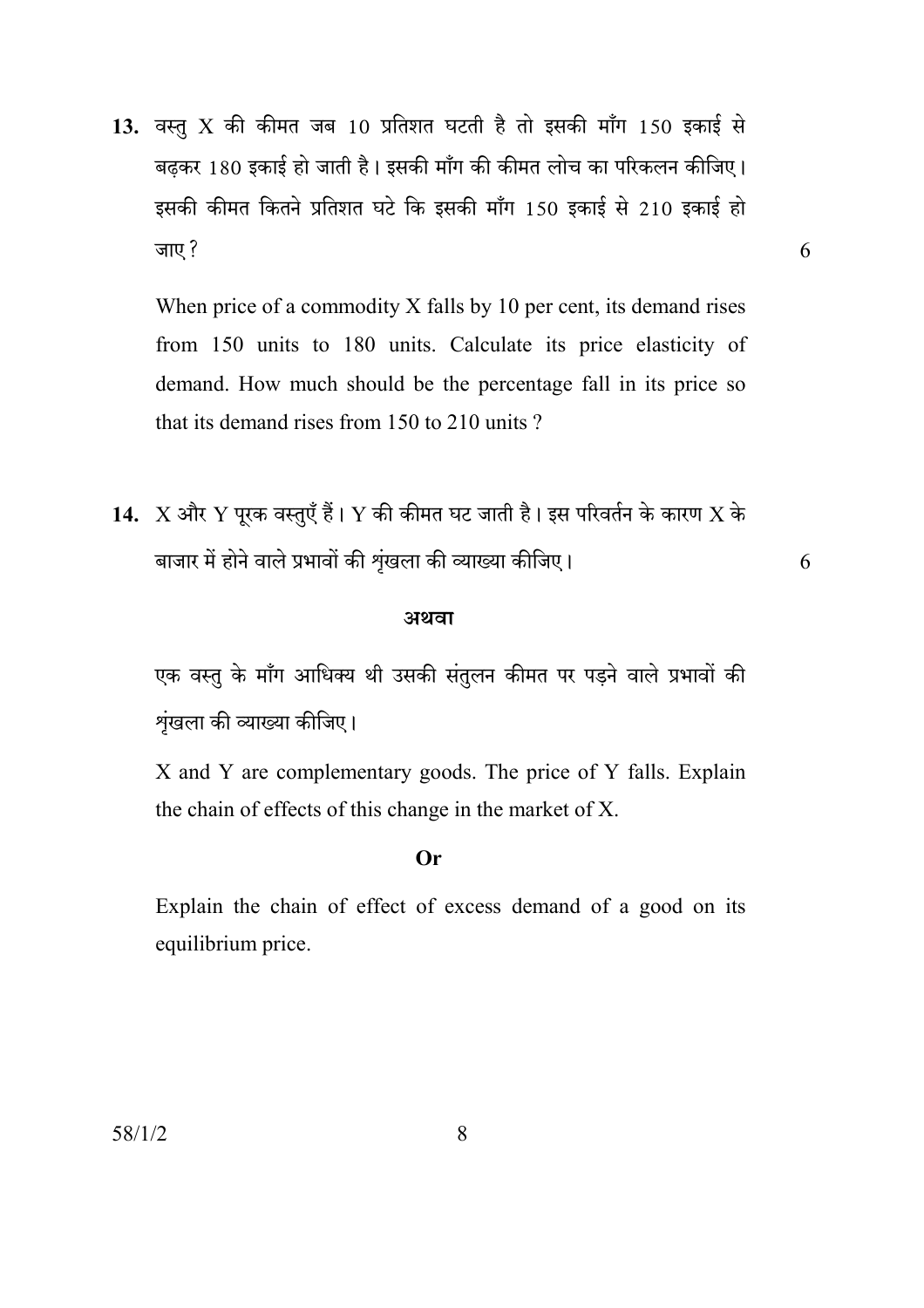| 15.  निम्नलिखित तालिका को पूरा कीजिए: |  |  |  |
|---------------------------------------|--|--|--|
|                                       |  |  |  |

| (इकाइयाँ)      | $(\overline{\mathfrak{s}}_\cdot)$ | उत्पादन $\;\;$   कुल लागत $\;$ औसत परिवर्ती लागत $\;$ सीमान्त लागत $\;$ औसत स्थिर लागत<br>$(\overline{\mathfrak{s}})$ | $(\overline{\mathfrak{v}})$ | $(\overline{\mathfrak{F}})$ |
|----------------|-----------------------------------|-----------------------------------------------------------------------------------------------------------------------|-----------------------------|-----------------------------|
| $\theta$       | 30                                |                                                                                                                       |                             |                             |
|                |                                   |                                                                                                                       | 20                          |                             |
| 2              | 68                                |                                                                                                                       |                             |                             |
| 3              | 84                                | 18                                                                                                                    |                             |                             |
| $\overline{4}$ |                                   |                                                                                                                       | 18                          |                             |
| 5              | 125                               | 19                                                                                                                    |                             | 6                           |

Complete the following table :

| Output<br>units | Total<br>cost<br>Rs. | Average variable<br>cost<br>Rs. | Marginal<br>cost<br>Rs. | Average fixed<br>cost<br>Rs. |
|-----------------|----------------------|---------------------------------|-------------------------|------------------------------|
| $\Omega$        | 30                   |                                 |                         |                              |
| 1               |                      |                                 | 20                      |                              |
| $\overline{2}$  | 68                   |                                 |                         |                              |
| 3               | 84                   | 18                              |                         |                              |
| $\overline{4}$  |                      |                                 | 18                      |                              |
| 5               | 125                  | 19                              |                         | 6                            |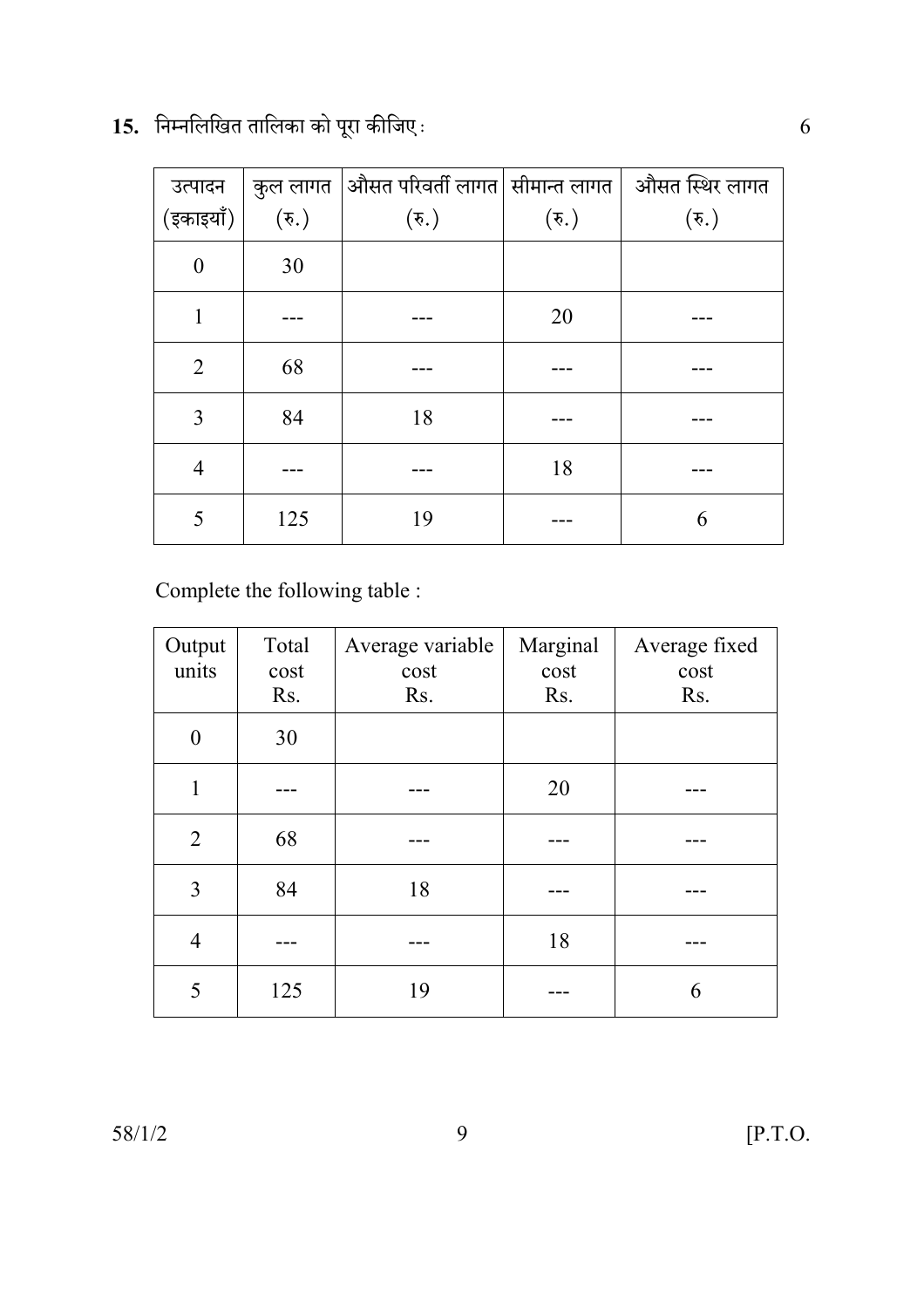# खण्ड - ब

# **Section - B**

| 16. अनैच्छिक बेरोजगारी का अर्थ बताइए।                                       | $\mathbf{1}$ |
|-----------------------------------------------------------------------------|--------------|
| Give the meaning of involuntary unemployment.                               |              |
| 17. राजस्व घाटा क्या होता है ?                                              | 1            |
| What is revenue deficit?                                                    |              |
| 18. वाणिज्य बैंकों को अपनी कुल जमाओं का जो अनुपात भारतीय रिजर्व बैंक के पास |              |
| रखना होता है उसे : (सही विकल्प चुनिए)                                       | 1            |
| (अ) सांविधिक तरलता अनुपात कहते हैं                                          |              |
| (ब)  जमा अनुपात कहते हैं                                                    |              |
| (स)  आरक्षित नकद अनुपात                                                     |              |
| (द)  वैधानिक कोष अनुपात                                                     |              |
| The ratio of total deposits that a commercial bank has to keep with         |              |
| Reserve Bank of India is called : (choose the correct alternative)          |              |

- (a) Statutory liquidity ratio
- (b) Deposit ratio
- (c) Cash reserve ratio
- (d) Legal reserve ratio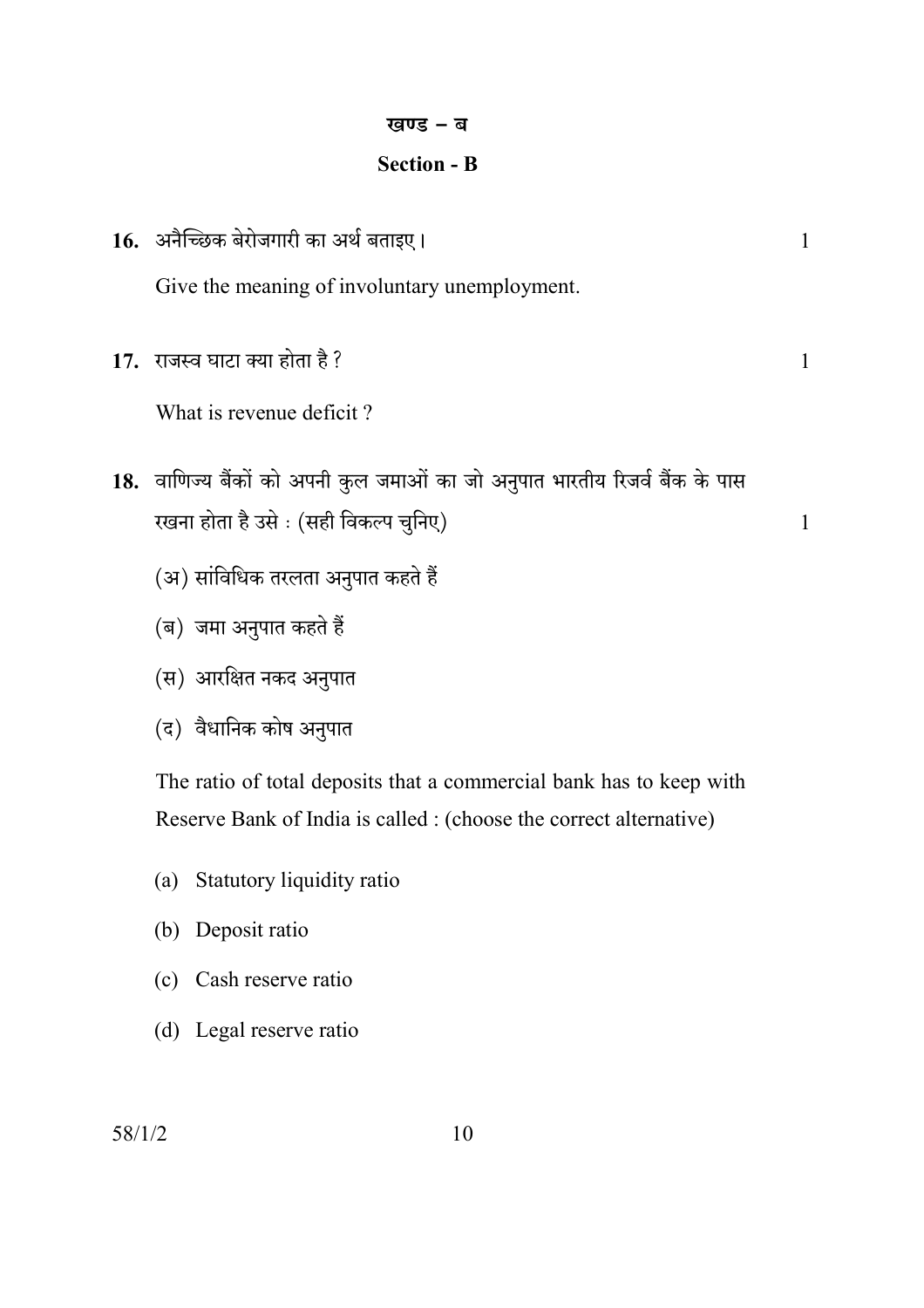19. भुगतान संतुलन का अर्थ बताइए।

Give the meaning of balance of payments.

- 20. समग्र माँग को बढ़ाया जा सकता है: (सही विकल्प चुनिए)
	- (अ) बैंक दर बढाकर
	- (ब) भारतीय रिजर्व बैंक द्वारा सरकारी प्रतिभूतियाँ बेचकर
	- (स) नकद कोष अनुपात बढ़ाकर
	- (द) उपरोक्त में किसी के द्वारा नहीं

Aggregate demand can be increased by : (choose the correct alternative)

- (a) increasing bank rate
- (b) selling government securities by Reserve Bank of India
- (c) increasing cash reserve ratio
- (d) none of the above
- 21. अन्तिम वस्तुओं और मध्यवर्ती वस्तुओं में भेद कीजिए। प्रत्येक का एक-एक उदाहरण दीजिए।

Distinguish between final goods and intermediate goods. Give an example of each.

22. करों को प्रत्यक्ष और अप्रत्यक्ष करों में वर्गीकृत करने का आधार समझाइए। उदाहरण दीजिए।

Explain the basis of classifying taxes into direct and indirect tax. Give examples.

 $\mathbf{1}$ 

3

3

 $58/1/2$ 

 $11$ 

 $[$ P.T.O.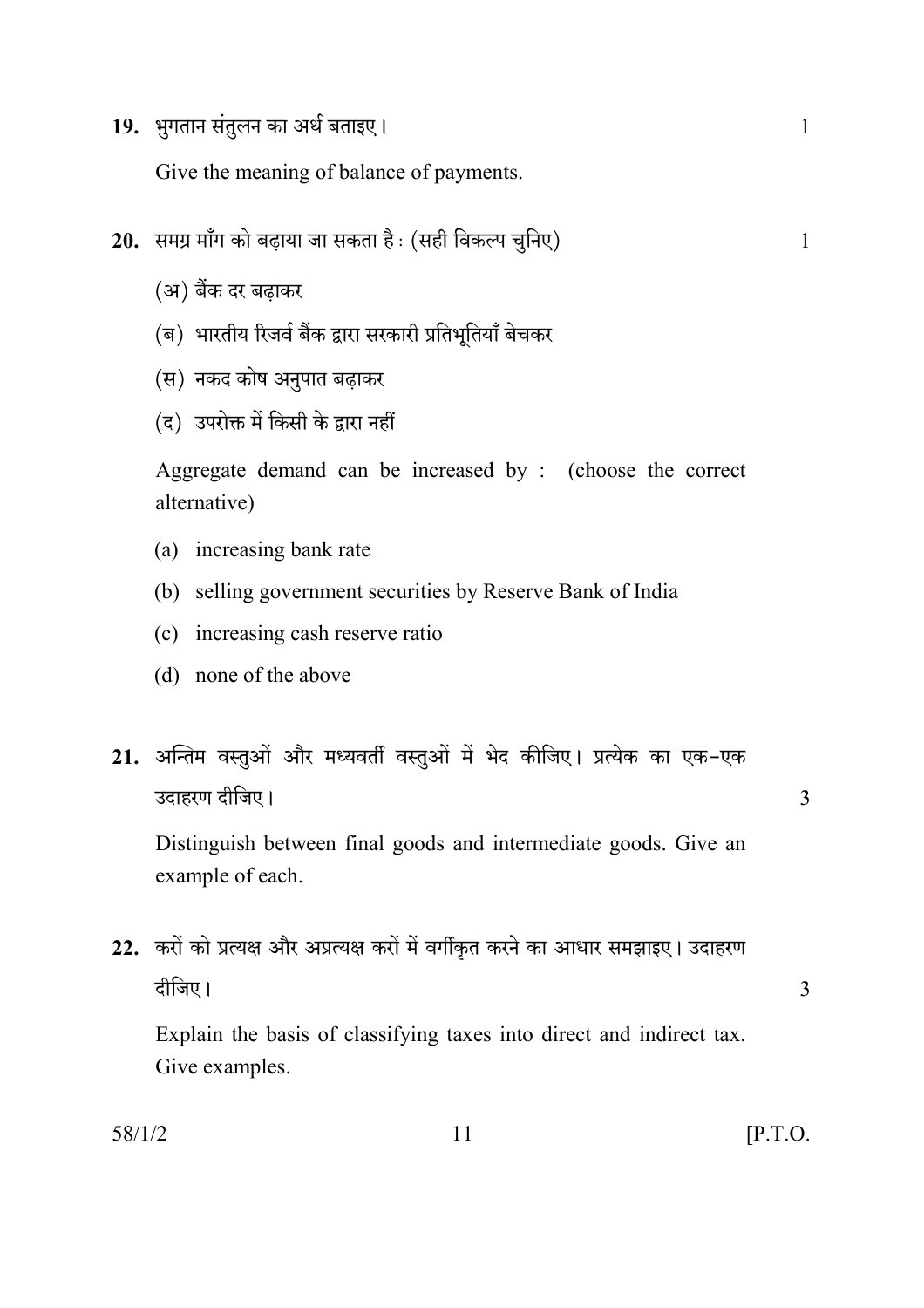23. मुद्रा के मूल्य संचय कार्य समझाइए।

### अथवा

मुद्रा आपूर्ति का अर्थ और इसके घटक बताइए।

Explain the store of value function of money.

## Or

State the meaning and components of money supply.

24. केन्द्रीय बैंक 'सरकार का बैंकर' के कार्य की व्याख्या कीजिए।

 $\overline{4}$ 

#### अथवा

मुद्रा आपूर्ति के नियंत्रण में रिवर्स रेपो दर (प्रति पुनर्खरीद दर) की भूमिका की व्याख्या कीजिए।

Explain 'banker to the government' function of the central bank.

### **Or**

Explain the role of reverse repo rate in controlling money supply.

25. समझाइए किस प्रकार सरकारी बजट आय वितरण को प्रभावित कर सकता है ?

 $\overline{4}$ 

Explain how government budget can be used to influence distribution of income?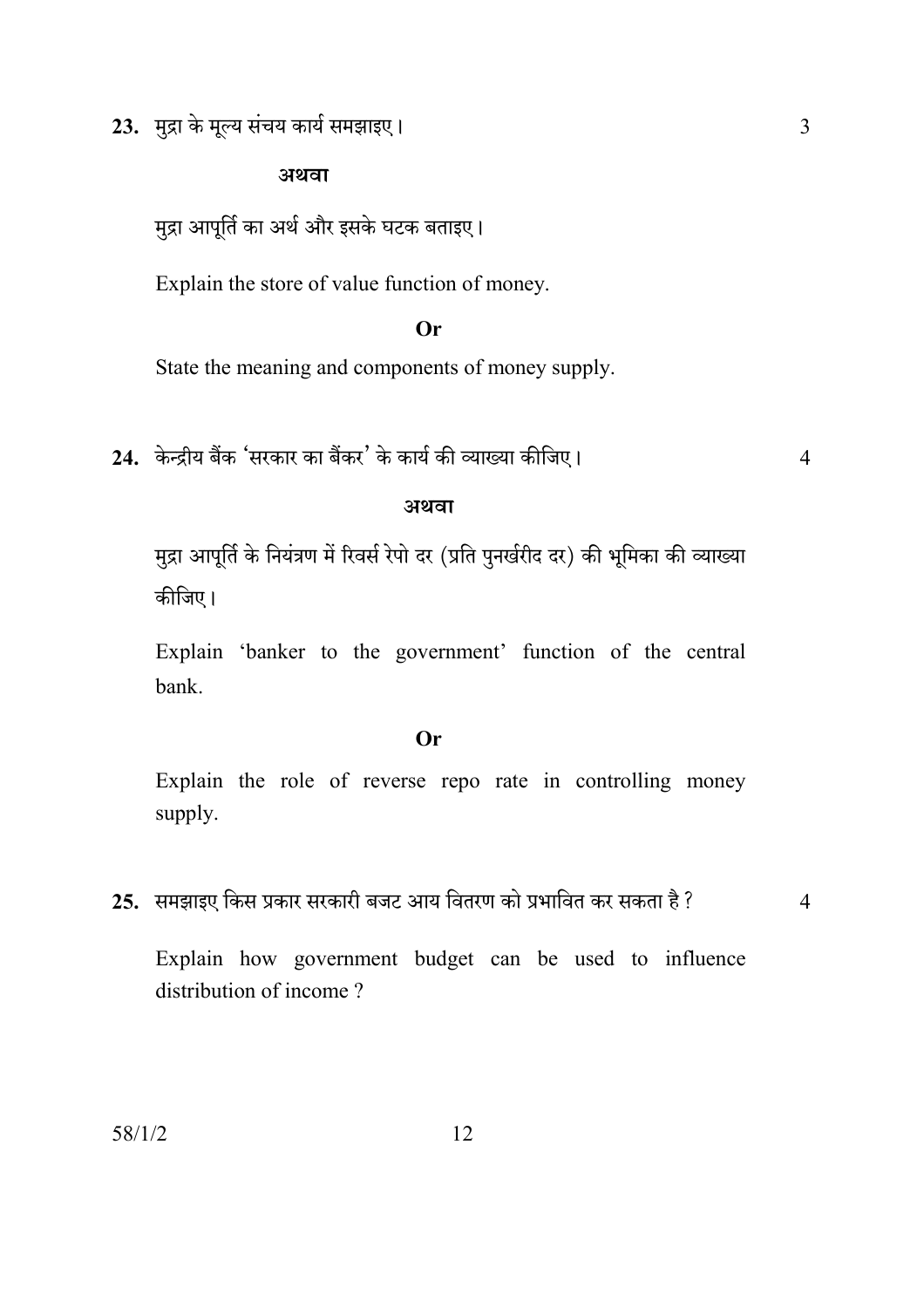- 26. एक अर्थव्यवस्था संतुलन में है। इसके बारे में दिए गए निम्नलिखित आंकडों से निवेश व्यय का परिकलन कीजिए:
	- (i) आय =  $10000$
	- (ii) सीमान्त उपभोग प्रवृत्ति =  $0.9$
	- $(iii)$  स्वायत्त उपभोग =  $100$

An economy is in equilibrium. From the following data about an economy, calculate investment expenditure :

- (i)  $Income = 10000$
- (ii) Marginal propensity to consume  $= 0.9$
- (iii) Autonomous consumption =  $100$
- 27. मान लीजिए कि निवेश में वृद्धि 800 करोड़ रु. है और सीमांत उपभोग प्रवृत्ति 0.8 है, तो गुणक की प्रक्रिया समझाइए।

Assuming that increase in investment is Rs. 800 crore and marginal propensity to consume is 0.8, explain the working of multiplier.

28. विदेशी मुद्रा की कीमत बढ़ने पर उसकी माँग क्यों घटती है और पूर्ति क्यों बढ़ती है ? समझाइए।

Why does the demand for foreign currency fall and supply rises when its price rises ? Explain.

13

6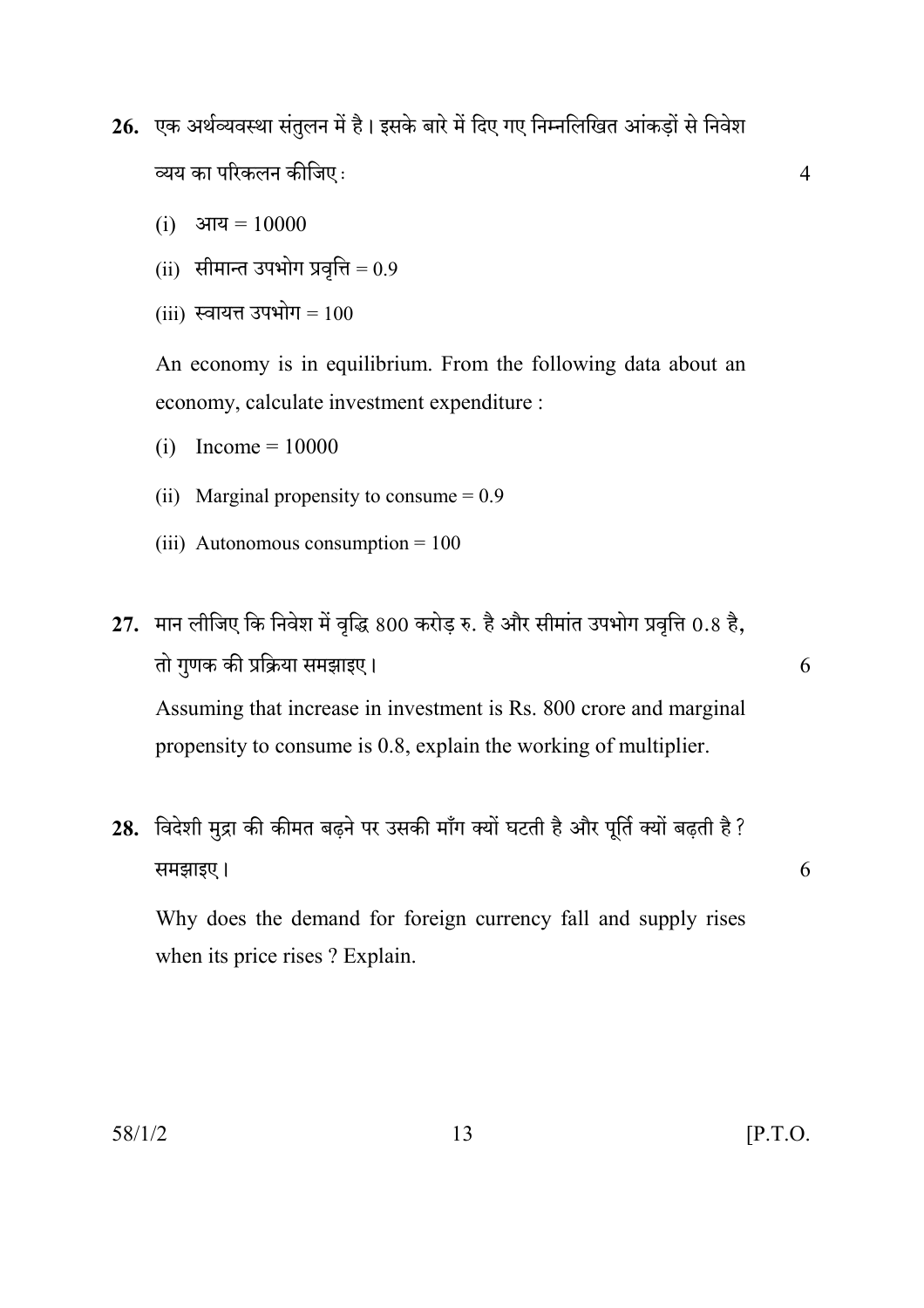29.  $($ क) राष्ट्रीय आय तथा (ख) निवल राष्ट्रीय प्रयोज्य आय का परिकलन कीजिए $\colon$   $6$ 

|         |                                  | (रु. करोड़ों में) |
|---------|----------------------------------|-------------------|
| (i)     | विदेशों को निवल कारक आय          | $(-)$ 50          |
| (ii)    | निवल अप्रत्यक्ष कर               | 800               |
| (iii)   | शेष विश्व से निवल चालू हस्तांतरण | 100               |
| (iv)    | निवल आयात                        | 200               |
| (v)     | निजी अन्तिम उपभोग व्यय           | 5000              |
| (vi)    | सरकारी अन्तिम उपभोग व्यय         | 3000              |
| (vii)   | सकल देशीय पूँजी निर्माण          | 1000              |
| (viii)  | अचल पूँजी का उपभोग               | 150               |
| (ix)    | स्टॉक में परिवर्तन               | $(-)$ 50          |
| (x)     | मिश्रित आय                       | 4000              |
| $(x_i)$ | विद्यार्थियों को छात्रवृत्ति     | 80                |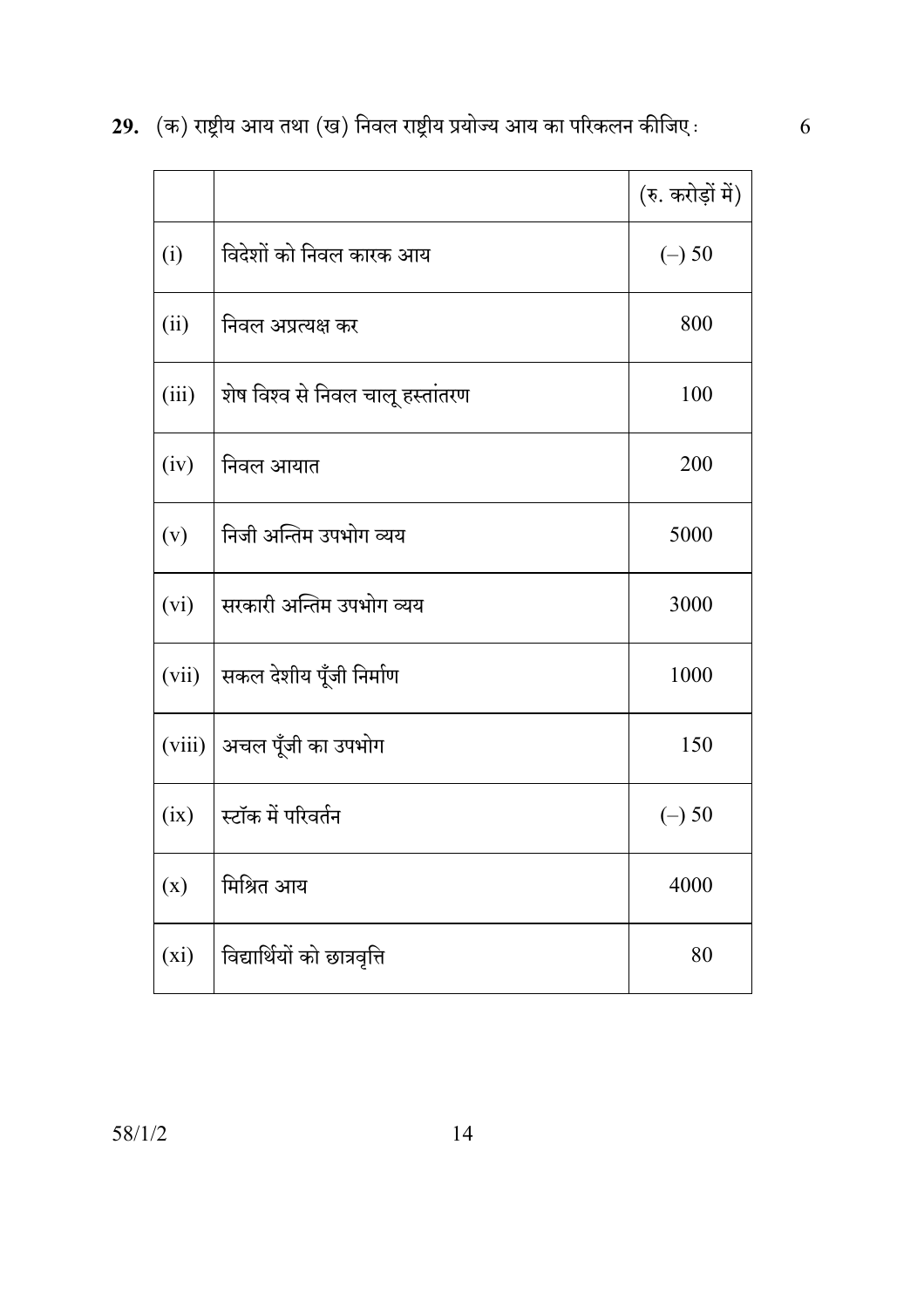|         |                                              | Rs. in crores |
|---------|----------------------------------------------|---------------|
| (i)     | Net factor income to abroad                  | $(-)$ 50      |
| (ii)    | Net indirect taxes                           | 800           |
| (iii)   | Net current transfers from rest of the world | 100           |
| (iv)    | Net imports                                  | 200           |
| (v)     | Private final consumption expenditure        | 5000          |
| (vi)    | Government final consumption expenditure     | 3000          |
| (vii)   | Gross domestic capital formation             | 1000          |
| (viii)  | Consumption of fixed capital                 | 150           |
| (ix)    | Change in stock                              | $(-)$ 50      |
| (x)     | Mixed income                                 | 4000          |
| $(x_i)$ | Scholarship to students                      | 80            |

Calculate (a) national income (b) net national disposable income :

30. देश के कल्याण के सूचक के रूप में सकल देशीय उत्पाद की 'गैर-मौद्रिक विनिमय' सीमा की व्याख्या कीजिए।